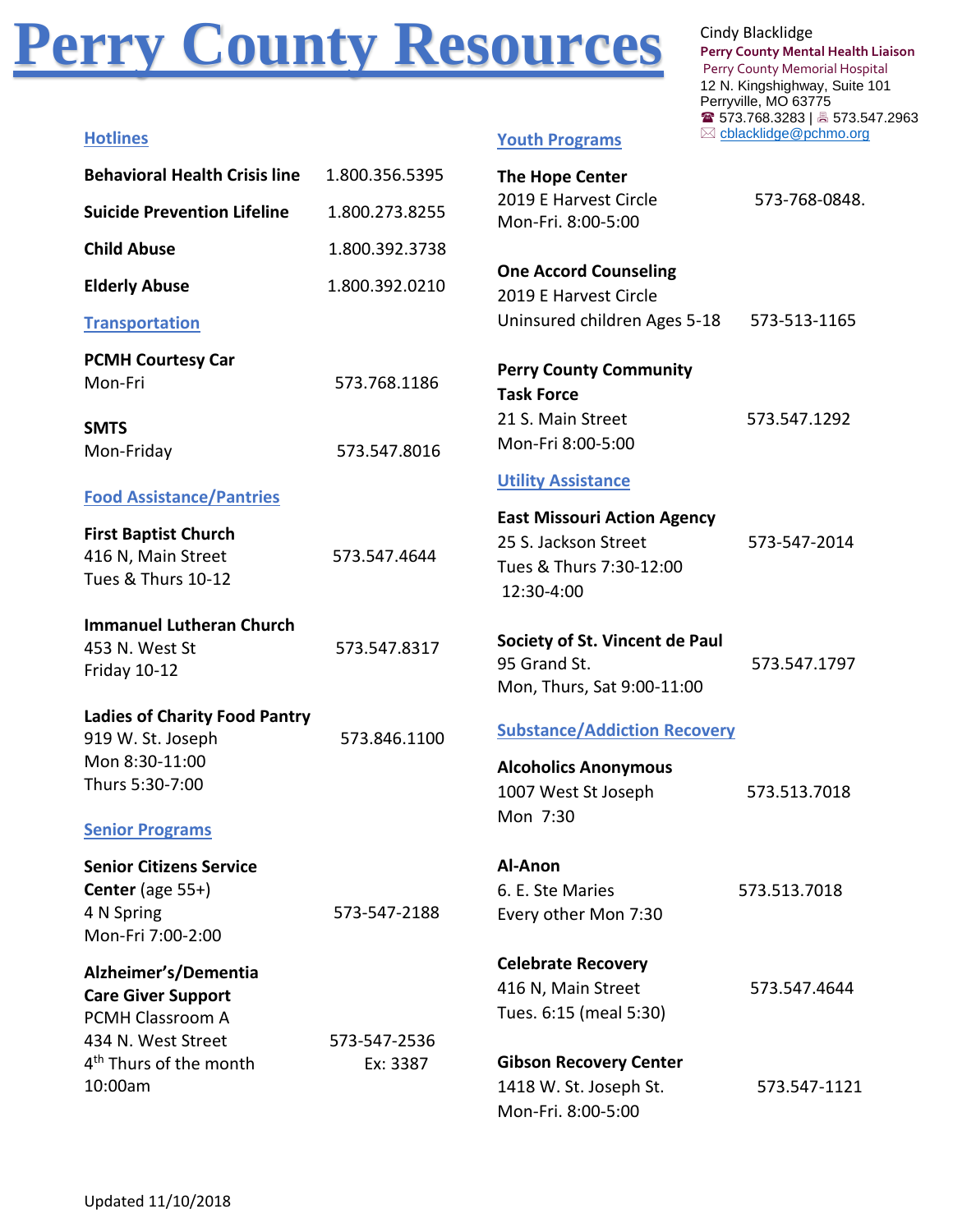| <b>Narcotics Anonymous</b>         |              | <b>Senior Citizens Service</b>     |              |
|------------------------------------|--------------|------------------------------------|--------------|
| 6 E. Ste. Maries                   | 573.513.7018 | <b>Center</b> (age $55+$ )         |              |
| Fri. 5:30-6:30                     |              | 4 N Spring<br>Mon-Fri 7:00-2:00    | 573-547-2188 |
| <b>New Life Mission Inn</b>        |              |                                    |              |
| 6 E. Ste. Maries                   | 573.513.2918 |                                    |              |
| Tues-Friday 8:00-4:30              |              | <b>Employment</b>                  |              |
|                                    |              | <b>TalentForce</b>                 |              |
| <b>New Vision Medical Detox</b>    |              | Call for appointment               | 573.883.9900 |
| Ste. Genevieve Hospital            |              | Mon-Fri 8:00-5:00                  |              |
| 800 Ste. Genevieve Drive           |              |                                    |              |
| Ste. Genevieve, MO                 | 573.883.1165 | <b>Support Groups</b>              |              |
|                                    |              | <b>Alcoholics Anonymous</b>        |              |
| <b>Perry County Community</b>      |              | 1007 West St Joseph                | 573.513.7018 |
| Task Force (youth)                 |              | Mon. 7:30                          |              |
| 21 S. Main Street                  | 573.547.1292 |                                    |              |
| Mon-Fri 8:00-5:00                  |              | Al-Anon                            |              |
| <b>Walnut Street Garden</b>        |              | 6 E. Ste Maries                    | 573-513-7018 |
| 319 N. Walnut                      | 573.513.2918 | Every other Mon 7:30               |              |
| Seasonal, Day light hours          |              |                                    |              |
|                                    |              | Alzheimer's/Dementia               |              |
| <b>Budgeting &amp; Financial</b>   |              | <b>Care Giver Support</b>          |              |
|                                    |              | PCMH Classroom A                   |              |
| <b>East Missouri Action Agency</b> |              | 434 N. West Street                 | 573-547-2536 |
| 25 S. Jackson Street               | 573-547-2014 | 4 <sup>th</sup> Thurs of the month | Ex: 3387     |
| Tues & Thurs 8:00-5:00             |              | 10:00am                            |              |
| <b>New Life Mission Inn</b>        |              | <b>Breastfeeding Support Group</b> |              |
| 6 E. Ste. Maries                   | 573.513.2918 | PCMH Classroom B                   |              |
| Tues-Friday 8:00-4:30              |              | 434 N. West Street                 | 573-768-3216 |
|                                    |              | 1st Mon of the month               |              |
| <b>Perry County University</b>     |              | 10:00am                            |              |
| of Mo. Extension                   |              |                                    |              |
| 321 N. Main Street                 | 573.547.4504 | <b>Celebrate Recovery</b>          |              |
| Mon-Fri 8:00-5:00                  |              | 416 N. Main Street                 | 573.547.4644 |
|                                    |              | Tues. 6:15 (meal 5:30)             |              |
| <b>Tax Assistance</b>              |              | <b>Narcotics Anonymous</b>         |              |
| <b>East Missouri Action Agency</b> |              | 6 E. Ste. Maries                   | 573.513.7018 |
| 25 S. Jackson Street               | 573-547-2014 | Fri. 5:30-6:30                     |              |
| Tues & Thurs 7:3012:00             |              |                                    |              |
| 12:30-4:00                         |              |                                    |              |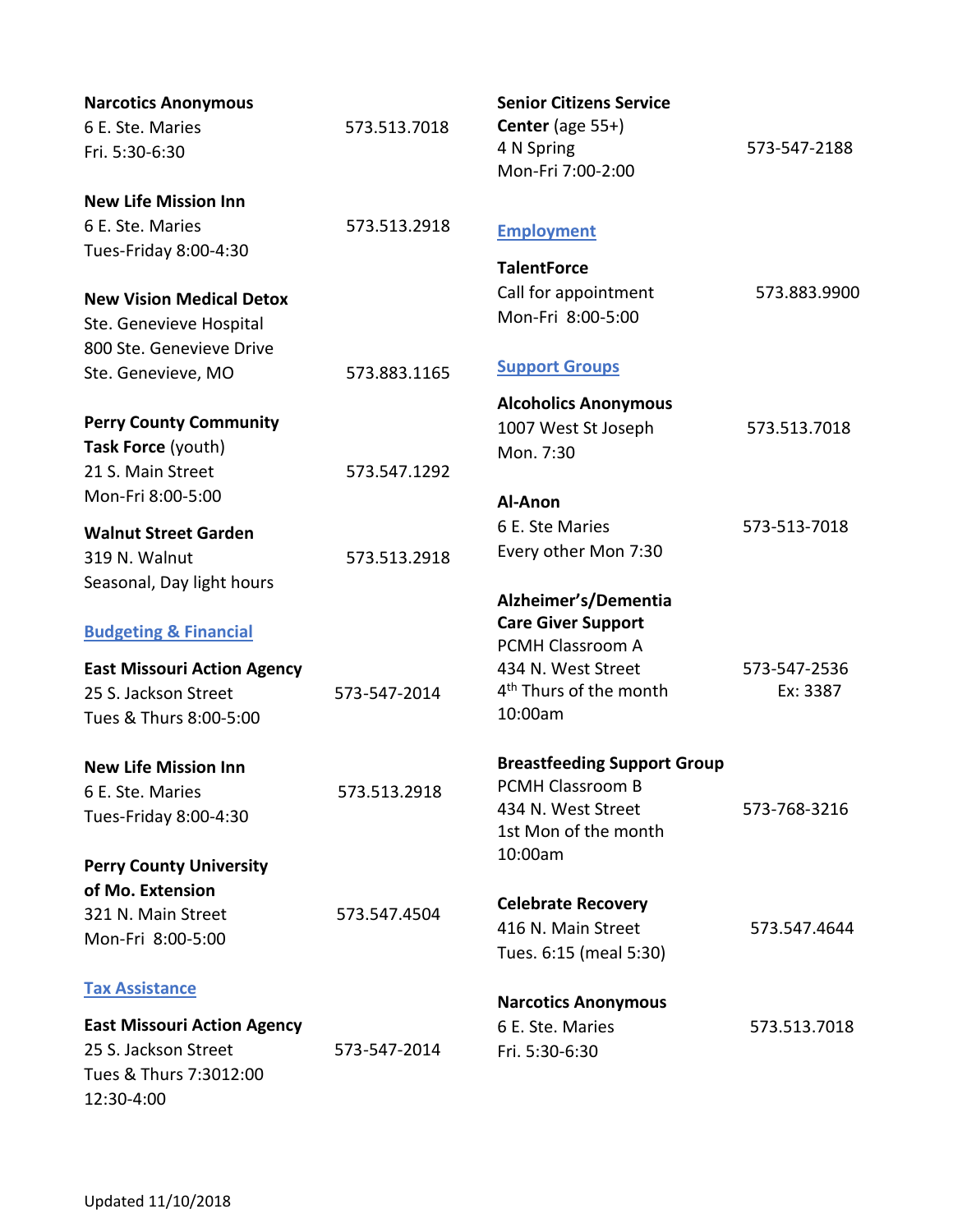#### **Clothing & Household Supplies**

| <b>Crisis Center Support Shop</b> |              |
|-----------------------------------|--------------|
| Perry Plaza                       | 573-547-2480 |
| Mon 9-1; Tues-Fri 9:00-5:00       |              |
| Sat 9:00-1:00                     |              |

#### **Perry County Treasures**

917 N. Kingshighway 573-517-3693 1st, 2<sup>nd</sup>, 3<sup>rd</sup> Friday 8am-2pm Saturday 8am-2pm

**Society of St. Vincent de Paul Thrift Store** 123 W. North Street 573.547.3975 Tues & Thurs 8:00-5:00

#### **Parenting/Pregnancy/Adoption**

**Breastfeeding Support Group**  PCMH Classroom B 434 N. West Street 573-768-3216 1st Mon of the month 10:00am

**Embrace Grace**

1516 Edgemont Suite 140 Mon-Friday 8:00-5:00 573-513-2508

**Lutheran Family & Children's Services** 

| Children S Services         |              |
|-----------------------------|--------------|
| 3178 Blattner Drive         | 573.334.5866 |
| Cape Girardeau, MO 63703    |              |
| <b>Serving Perry County</b> |              |

**New Life Mission Inn** 6 E. Ste. Maries 573.513.2918 Tues-Friday 8:00-4:30

**Options for Women**  1516 Edgemont 573.547.3800

Wednesday 10:00-4:00

**Parents as Teachers**

326 College Street 573.547.7500 By appointment Ext 210

**Regional Family Crisis Center Safe House for Women**

24 hour seven days a week 573-547-2480 Hotline 1.877.527.4747

#### **Mental Health Services**

| <b>Cross Trails Medical Center</b> |              |
|------------------------------------|--------------|
| 1314 Brenda Ave.                   | 573.517.0405 |
| Mon-Fri. 8:00-5:00                 |              |

**Community Counseling Center**  406 N. Spring St. 573.547.8305 Mon-Fri. 8:00-5:00

### **One Accord Counseling** 2019 E Harvest Circle Uninsured children Ages 5-18 573-513-1165

## **Perry County Memorial Hospital Counseling Center**

12 N. Kingshighway 573.547.3116

**Perry County Family Life Consultant (PCFLC)** 12 N. Kingshighway 573.768.3283 Mon-Fri. 8:00-5:00

#### **Vision**

**Perryville Lions Club**  PO Box 135 Perryville, MO 63775 573.579.7753

#### **Prescription/Medical Assistance**

**PCMH Charity Care** 434 N. West Street 573-768-3393 Mon-Fri 8:00-5:00

**Society of St. Vincent de Paul** 95 Grand St. 573.547.1797 Mon, Thurs, Sat 9:00-11:00

**Cross Trails Medical Center** 1314 Brenda Ave. 573.517.0405 Mon-Fri. 8:00-5:00

Updated 11/10/2018